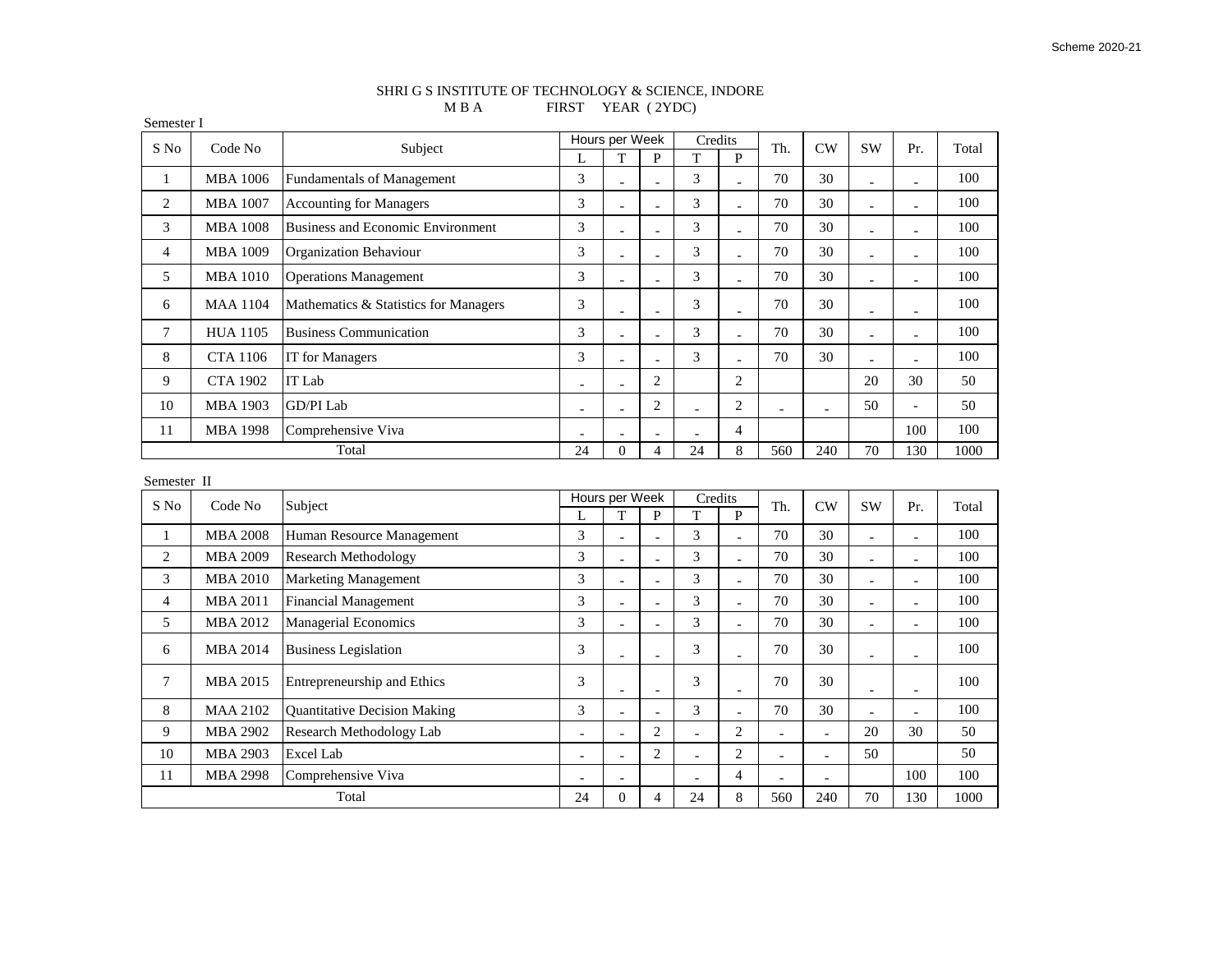## SHRI G S INSTITUTE OF TECHNOLOGY & SCIENCE, INDORE M B A SECOND YEAR (2YDC) SECOND YEAR (2YDC)

Semester III

| S No         | Code No        | Subject                         | Hours per Week           |                          | Credits                  |                          | Th.                          | CW                       | <b>SW</b>                | Pr.                      | Total                    |      |
|--------------|----------------|---------------------------------|--------------------------|--------------------------|--------------------------|--------------------------|------------------------------|--------------------------|--------------------------|--------------------------|--------------------------|------|
|              |                |                                 | L                        | T                        | P                        | T                        | P                            |                          |                          |                          |                          |      |
|              | <b>MBA3005</b> | <b>Business Analytics</b>       | 3                        | -                        | $\overline{\phantom{a}}$ | 3                        | $\overline{\phantom{a}}$     | 70                       | 30                       | $\overline{\phantom{0}}$ | $\overline{\phantom{a}}$ | 100  |
| $\mathbf{2}$ | $MM-1$         |                                 | 3                        | $\overline{\phantom{0}}$ | $\overline{\phantom{a}}$ | 3                        | $\overline{\phantom{a}}$     | 70                       | 30                       | $\overline{\phantom{0}}$ | $\overline{\phantom{a}}$ | 100  |
| 3            | $MM-2$         | Elective MM-I                   | 3                        | $\overline{\phantom{0}}$ | $\overline{\phantom{0}}$ | 3                        | $\overline{\phantom{a}}$     | 70                       | 30                       | $\overline{\phantom{0}}$ | $\overline{\phantom{a}}$ | 100  |
| 4            | $MM-3$         |                                 | 3                        | $\overline{\phantom{0}}$ | $\overline{\phantom{0}}$ | 3                        | $\overline{\phantom{a}}$     | 70                       | 30                       | $\overline{\phantom{0}}$ | $\overline{\phantom{0}}$ | 100  |
| 5            | $FM-1$         |                                 | 3                        | $\overline{\phantom{0}}$ | $\overline{\phantom{a}}$ | 3                        | $\overline{\phantom{a}}$     | 70                       | 30                       | $\overline{\phantom{0}}$ | $\overline{\phantom{0}}$ | 100  |
| 6            | $FM-2$         | Elective FM-I                   | 3                        | $\overline{\phantom{0}}$ | $\overline{\phantom{0}}$ | 3                        | $\overline{\phantom{a}}$     | 70                       | 30                       | $\overline{\phantom{0}}$ | $\overline{\phantom{0}}$ | 100  |
| 7            | $FM-3$         |                                 | 3                        | $\overline{\phantom{0}}$ | $\overline{\phantom{0}}$ | 3                        | $\overline{\phantom{a}}$     | 70                       | 30                       | $\overline{\phantom{0}}$ | $\overline{\phantom{a}}$ | 100  |
| 8            | $HR-1$         |                                 | 3                        | $\overline{\phantom{0}}$ | $\overline{\phantom{a}}$ | 3                        | $\overline{\phantom{a}}$     | 70                       | 30                       | $\overline{\phantom{0}}$ | $\overline{\phantom{a}}$ | 100  |
| 9            | $HR-2$         | Elective HR-I                   | 3                        | -                        | $\overline{\phantom{a}}$ | 3                        | $\qquad \qquad \blacksquare$ | 70                       | 30                       | $\overline{\phantom{a}}$ | $\overline{\phantom{a}}$ | 100  |
| 10           | $HR-3$         |                                 | 3                        | $\overline{\phantom{0}}$ | $\overline{\phantom{0}}$ | 3                        | $\overline{\phantom{a}}$     | 70                       | 30                       | $\overline{\phantom{0}}$ | $\overline{\phantom{0}}$ | 100  |
| 11           | $OM-1$         |                                 | 3                        | -                        | $\overline{\phantom{a}}$ | 3                        | $\overline{\phantom{a}}$     | 70                       | 30                       | $\overline{\phantom{0}}$ | $\overline{\phantom{a}}$ | 100  |
| 12           | $OM-2$         | Elective OM-I                   | 3                        | $\overline{\phantom{0}}$ | $\overline{\phantom{a}}$ | 3                        | $\overline{\phantom{a}}$     | 70                       | 30                       | $\overline{\phantom{0}}$ | $\overline{\phantom{a}}$ | 100  |
| 13           | $OM-3$         |                                 | 3                        | $\overline{\phantom{0}}$ | $\overline{\phantom{0}}$ | 3                        | $\overline{\phantom{a}}$     | 70                       | 30                       | $\overline{\phantom{0}}$ | $\overline{\phantom{a}}$ | 100  |
| 14           | MBA3996        | <b>Summer Training</b>          | $\overline{\phantom{a}}$ | $\overline{\phantom{0}}$ | $\overline{2}$           | $\overline{\phantom{0}}$ | 2                            | $\overline{\phantom{a}}$ |                          | 50                       | 50                       | 100  |
| 15           | <b>MBA3997</b> | Major Research Project Phase -I |                          |                          | $\overline{2}$           |                          | $\overline{c}$               |                          |                          | 50                       | 50                       | 100  |
| 16           | MBA3999        | Comprehensive Viva              | $\overline{\phantom{0}}$ | $\overline{\phantom{0}}$ | $\overline{\phantom{0}}$ | $\overline{\phantom{a}}$ | 4                            | $\overline{\phantom{a}}$ | $\overline{\phantom{a}}$ |                          | 100                      | 100  |
| Total        |                |                                 | 21                       | $\Omega$                 | 4                        | 21                       | 8                            | 490                      | 210                      | 100                      | 200                      | 1000 |

@ Total six subject of two specialization.

Semester IV

| S No           | Code No        | Subject                         | Hours per Week           |                          | Credits                  |                          | Th.                      | CW                       | <b>SW</b>                | Pr.                      | Total                    |     |
|----------------|----------------|---------------------------------|--------------------------|--------------------------|--------------------------|--------------------------|--------------------------|--------------------------|--------------------------|--------------------------|--------------------------|-----|
|                |                |                                 | ι.                       |                          | D                        | m                        | P                        |                          |                          |                          |                          |     |
|                | <b>MBA4005</b> | Project Management              | 3                        | -                        | $\overline{\phantom{0}}$ | 3                        | $\overline{\phantom{0}}$ | 70                       | 30                       | $\overline{\phantom{0}}$ | $\overline{\phantom{0}}$ | 100 |
| $\overline{c}$ | $MM-1$         | Elective MM-II                  | 3                        | -                        | $\overline{\phantom{0}}$ | 3                        | $\overline{\phantom{0}}$ | 70                       | 30                       | $\overline{\phantom{0}}$ | $\overline{\phantom{a}}$ | 100 |
| 3              | $MM-2$         |                                 | 3                        | -                        | $\overline{\phantom{0}}$ | 3                        | $\overline{\phantom{a}}$ | 70                       | 30                       | $\overline{\phantom{0}}$ | $\overline{\phantom{a}}$ | 100 |
|                | $FM-1$         | Elective FM-II                  | 3                        | -                        | $\overline{\phantom{0}}$ | 3                        | $\overline{\phantom{0}}$ | 70                       | 30                       | $\overline{\phantom{0}}$ | $\overline{\phantom{a}}$ | 100 |
| 6              | $FM-2$         |                                 | 3                        |                          | $\overline{\phantom{0}}$ | 3                        | $\overline{\phantom{0}}$ | 70                       | 30                       | $\overline{\phantom{0}}$ | $\overline{\phantom{a}}$ | 100 |
| 8              | $HR-1$         | Elective HR-II                  | 3                        | -                        | $\overline{\phantom{0}}$ | 3                        | $\overline{\phantom{a}}$ | 70                       | 30                       | $\overline{\phantom{0}}$ | $\overline{\phantom{a}}$ | 100 |
| 9              | $HR-2$         |                                 | 3                        | $\overline{\phantom{0}}$ | $\overline{\phantom{0}}$ | 3                        | $\overline{\phantom{0}}$ | 70                       | 30                       | $\overline{\phantom{0}}$ | $\overline{\phantom{0}}$ | 100 |
| 11             | $OM-1$         | Elective OM-II                  | 3                        |                          | $\overline{\phantom{0}}$ | 3                        | $\overline{\phantom{a}}$ | 70                       | 30                       | $\overline{\phantom{0}}$ | $\overline{\phantom{a}}$ | 100 |
| 12             | $OM-2$         |                                 | 3                        | -                        | $\overline{\phantom{0}}$ | 3                        | $\overline{\phantom{a}}$ | 70                       | 30                       | $\overline{\phantom{0}}$ | $\overline{\phantom{a}}$ | 100 |
| 14             | <b>MBA4997</b> | Major Research Project Phase-II | $\overline{\phantom{0}}$ | $\overline{\phantom{0}}$ | 4                        | $\overline{\phantom{a}}$ | 4                        | $\overline{\phantom{0}}$ | -                        | 100                      | 100                      | 200 |
| 15             | <b>MBA4999</b> | Comprehensive Viva              | ۰                        |                          | $\overline{\phantom{0}}$ | $\overline{\phantom{0}}$ | 4                        |                          | $\overline{\phantom{0}}$ |                          | 100                      | 100 |
| Total          |                | 15                              | 0                        | 4                        | 15                       | 8                        | 350                      | 150                      | 100                      | 200                      | 800                      |     |

@ Total four subjects of two specialization.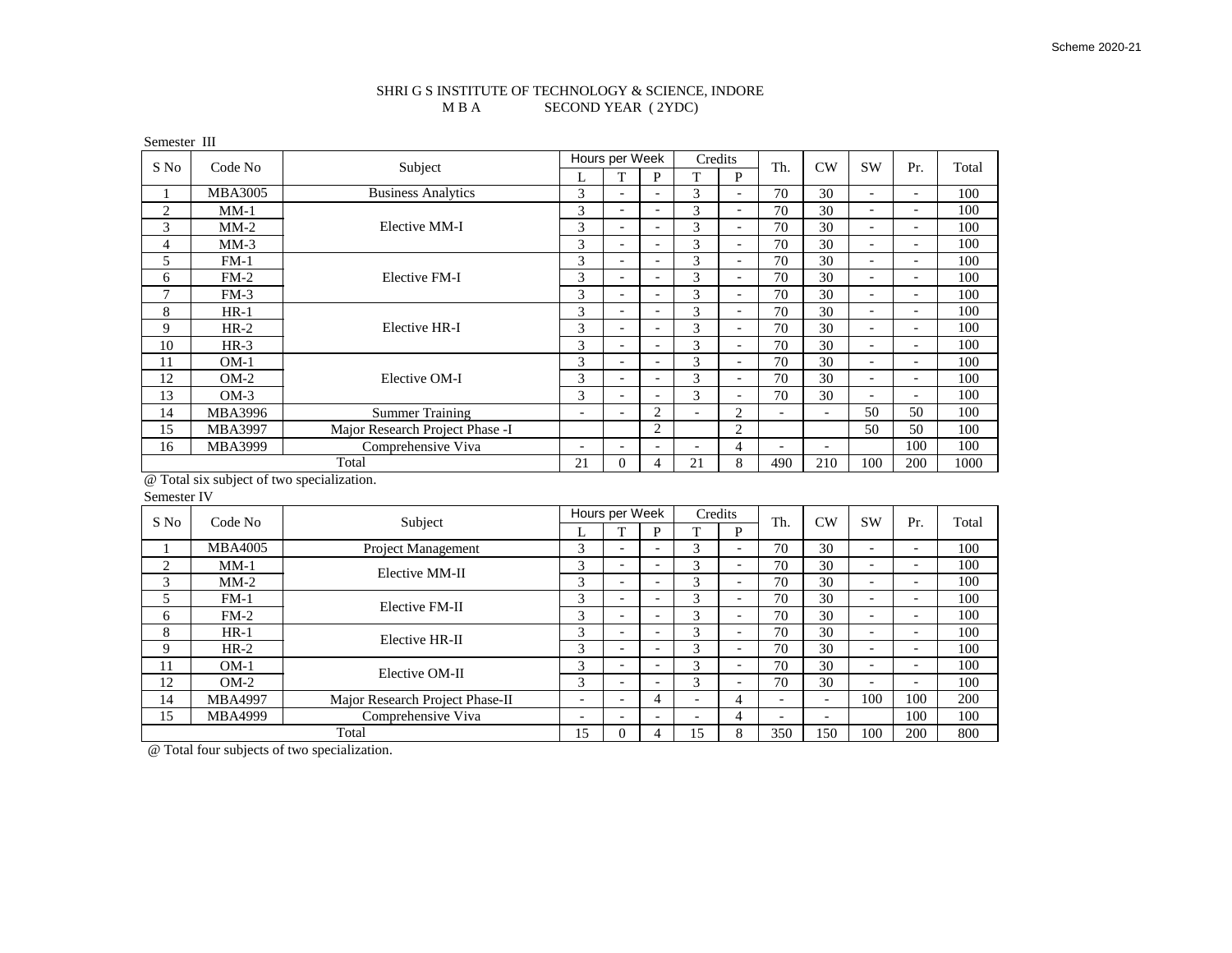## SHRI G S INSTITUTE OF TECHNOLOGY & SCIENCE, INDORE

|                          | <b>THIRD SEMESTER</b>                         |         |
|--------------------------|-----------------------------------------------|---------|
|                          | <b>MARKETING</b> Elective MM-I                | Offered |
| Subject Code             | List of Subjects                              |         |
| <b>MBA3105</b>           | <b>Service Marketing</b>                      |         |
| MBA3107                  | <b>Strategic Brand Management</b>             | Y       |
|                          | Sales and Distribuation Management            |         |
| MBA3106                  | Advertising and sales Promotion               | Y       |
| <b>MBA3108</b>           | <b>Digital Marketing</b>                      | Y       |
|                          |                                               |         |
| <b>FINANCE</b>           | <b>Elective FM-I</b>                          | Offered |
| Subject Code             | List of Subjects                              |         |
| <b>MBA3304</b>           | Security analysis and portfolio management    | Y       |
| <b>MBA3305</b>           | Derivatives                                   |         |
| <b>MBA3307</b>           | <b>Banking and Insurance</b>                  | Y       |
| <b>MBA3308</b>           | Tax Planning                                  | Y       |
|                          | Economic Indicator and Global Capital Markets |         |
|                          |                                               |         |
| <b>HUMAN</b>             |                                               |         |
| <b>RESOURCE</b>          | Elective HR-I                                 | Offered |
| Subject Code             | List of Subjects                              |         |
| <b>MBA3504</b>           | Industrial relations and labor law            | Y       |
| <b>MBA3505</b>           | Social and Industrial Psychology              |         |
| <b>MBA3506</b>           | Training and Organiztional development        | Y       |
| <b>MBA3507</b>           | Human resource development                    | Ÿ       |
|                          | Managing knowledge worker                     |         |
|                          |                                               |         |
| OPERATIONS Elective OM-I |                                               |         |
| Subject Code             | List of Subjects                              | Offered |
| <b>MBA3707</b>           | <b>Total Quality Management</b>               | Y       |
| <b>MBA3704</b>           | <b>Operations Planning and Control</b>        | Y       |
| <b>MBA3705</b>           | <b>Business process reengineering</b>         |         |
| MBA3706                  | Materials Management                          | Y       |
| <b>MBA</b>               | <b>Advances in Operations Management</b>      |         |